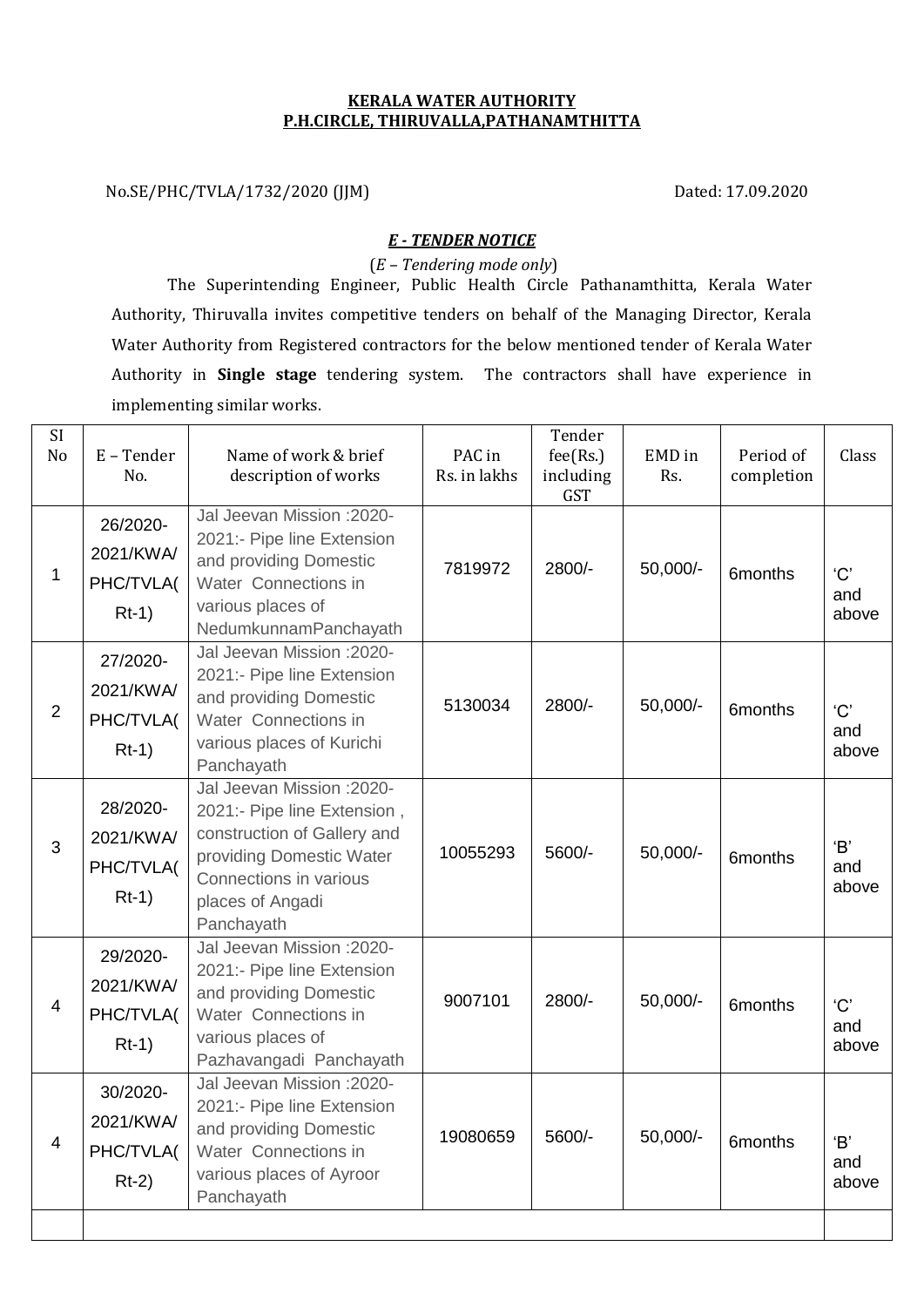| Tender documents available in<br>website | www.etenders.kerala.gov.in                                      |  |  |  |
|------------------------------------------|-----------------------------------------------------------------|--|--|--|
| Corrigendum if any                       | Corrigendum if any will be published in website.                |  |  |  |
| Last date of up linking                  | 25.09.2020 up to 2.00 PM                                        |  |  |  |
| Tender opening                           | 28.09.2020 up to 2.00 PM                                        |  |  |  |
| Validity of bid (firm period)            | 120 days from the last date prescribed for up linking of tender |  |  |  |
| Tender stage                             | Single stage e-tendering                                        |  |  |  |
| Place of execution of agreement          | P.H.Circle Pathanamthitta, KWA, Thiruvalla.                     |  |  |  |

Interested bidders can get further details regarding the work from the office of the Superintending Engineer, P.H. Circle Pathanamthitta, Thiruvalla. (Phone No.0469-2600162, Email ID [: sephctvla@gmail.com\)](mailto:sephctvla@gmail.com). The tenderers can view/down load the tender notice and other tender documents free of cost from the web site. Intending tenderers may enrol themselves for e-tendering in the web site [www.etenders.kerala.gov.in.](http://www.etenders.kerala.gov.in/) One time registration is valid for all KWA tenders. The contractors who are registered for e tendering and have valid password can only view/down load the tender documents. The tender schedule shall be filled up in the prescribed format provided in the tender document. For uploading the tender document, the tenderer has to remit the amount towards cost of tender documents as well as prescribed EMD through on line payment mechanism for e-procurement system of Government of Kerala. Only those tender schedules which are down loaded from the website will be considered. Bidders can make use of the links 'help for contractors', 'FAQ', 'bidders manual kit' etc., in the web site for more details on registration and bid submission. They can also contact over phone or by mail to the Regional Office of Kerala State IT mission in the address available in the website for further assistance.

All documents shall be submitted electronically by uploading before 2.0pm on **28.09.2020.** The original/attested copy of all the documents shall be produced within 3 days from the due date of submission of tender.

Preliminary agreement in the prescribed form in Rs.200/- Kerala Stamp paper duly signed and sealed shall be up loaded without fail. The participating bidders can view the bid opening online and view the rates of competitors after tender opening.

In the event of specified date being declared a holiday the event will take place at the same time and place on the next working day.

Bidders are requested to furnish telephone number/fax number/e- mail ID for speedy transfer of information. The Superintending Engineer will not be responsible for any loss or expenses incurred by the bidders in connection with preparation or delivery of bid, or loss of any document during transit. All other relevant rules followed by Kerala Water Authority shall be applicable to this tender also.